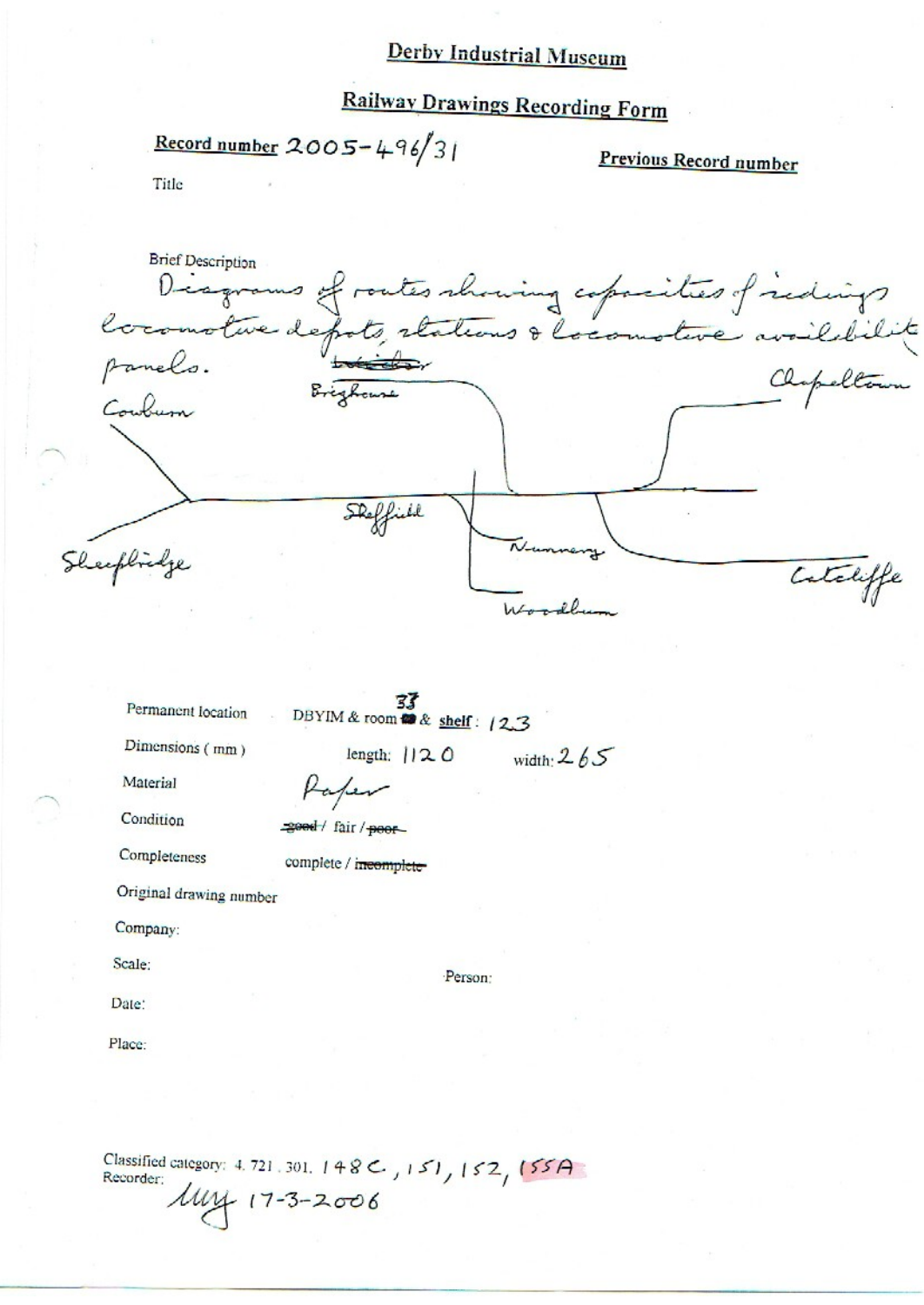### **Railway Drawings Recording Form**

### Record number 1997-5/ $912$

## Previous Record number HAPI32 /100 8

Title

#### **Brief Description**

Map of part of Wincoland showing Sheffield / Chapletown route, roads,<br>houses etc meth Foundry Arms Puh, on Barrow-Road-/Newman Road, in red. MR land outtimation green

width:  $2.40$ 

Person:  $C$  J  $O$ 

Permanent location DBYIM & room 49 & shelf :  $(2.8)$ 

Dimensions (mm)

length:  $420$ 

 $\mathcal{P}_{a}/\mathcal{P}$ good / <del>fair / poor</del>

Condition

Completeness

Material

complete / incomplete

-3 Original drawing number

Company: HR

Seate:  $1'' = 3.156$  cH

Date:  $\frac{1}{2}$ uly 8, 1904

Place:

Wincobond

Classified category: 4, 721, 301,  $\frac{1}{5}$   $5$   $A$ Recorder:  $\text{deg} 8/10/1999$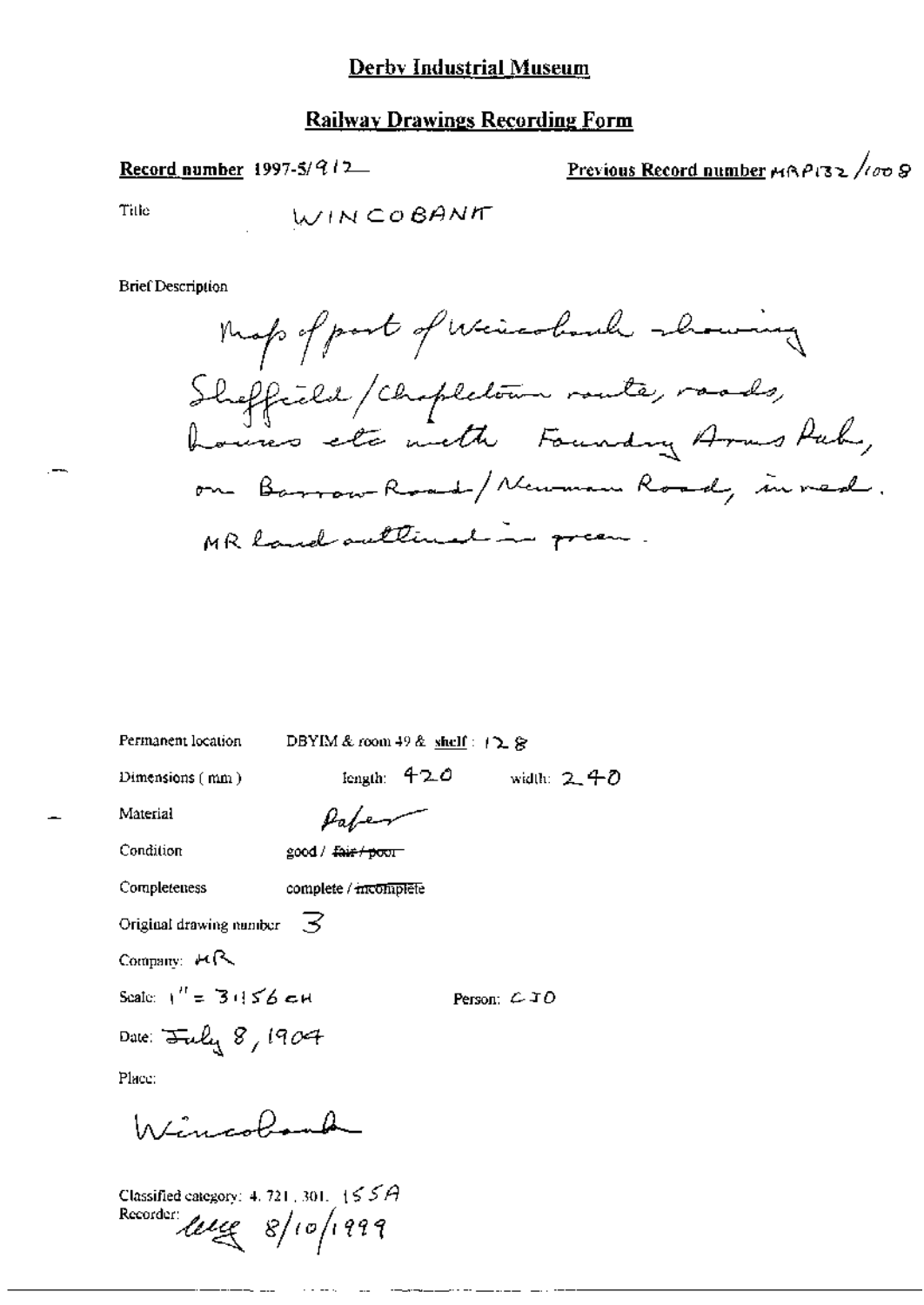## **Railway Drawings Recording Form**

### Record number  $1971 - 384/655.1 - 2$

 $CATFEL$ **Previous Record number** 

 $1206(2)$ 

Title

**Brief Description** 

Chopeltown Branch Elevation & plan of station & tracks

| Permanent location         | 33<br>DBYIM & room & & shelf: |        |  |
|----------------------------|-------------------------------|--------|--|
| Dimensions (mm)            | length:                       | width: |  |
| Material                   |                               |        |  |
| Condition                  | good / fair / poor            |        |  |
| Completeness               | complete / incomplete         |        |  |
| Original drawing number    |                               |        |  |
| Company: MR                |                               |        |  |
| Scale: $\frac{1}{11} = 40$ | Person:                       |        |  |
| 1896<br>Date:              |                               |        |  |
| Place:                     |                               |        |  |

Ecclesfield Station

Classified category: 4.721.301. 155 Recorder:

MISSING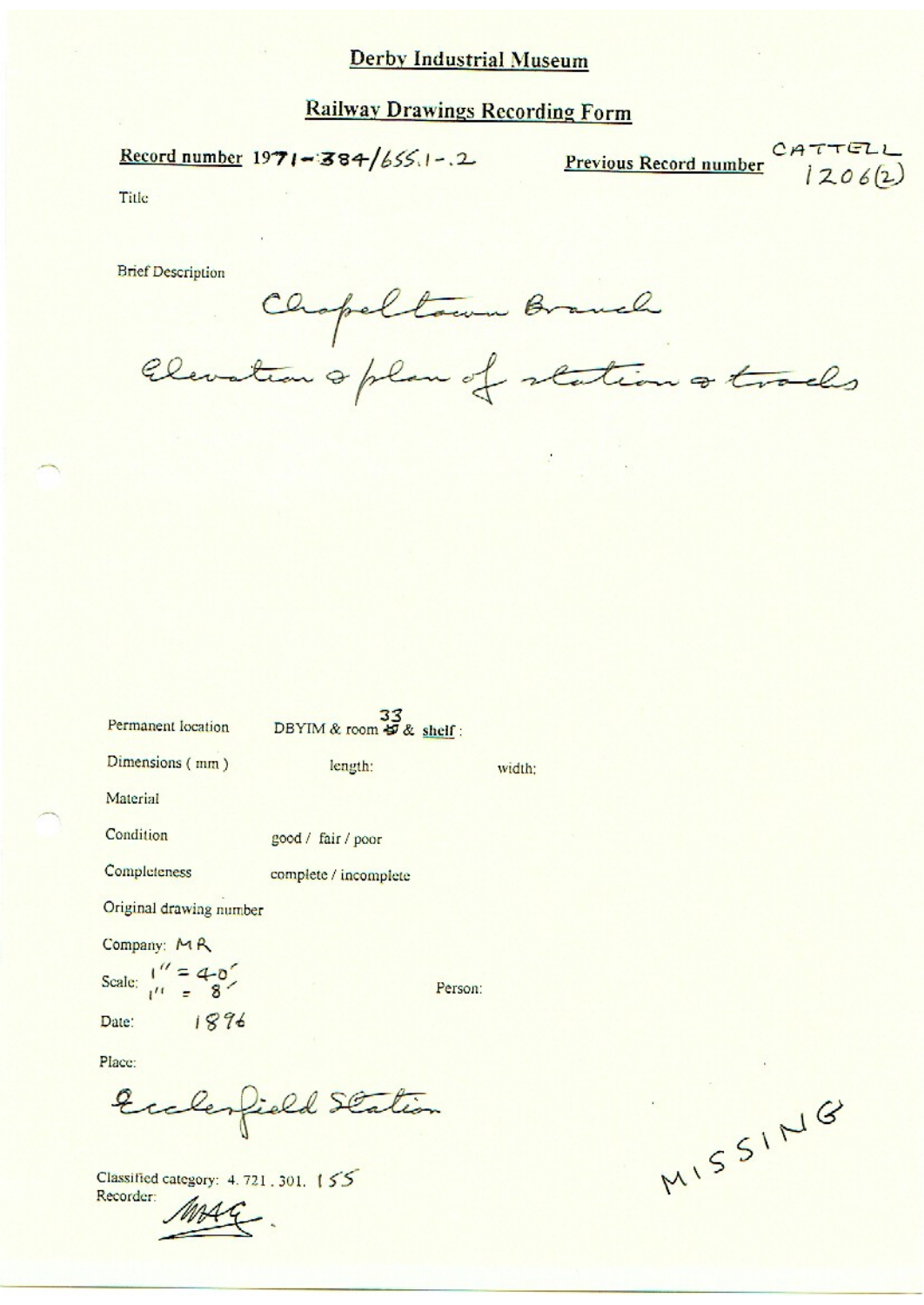#### **Railway Drawings Recording Form**

 $\frac{\text{Record number}}{1971 - 384}$ /565

CATTELL Previous Record number  $1202$ 

Title

 $M.R.$ 

**Brief Description** 

An Amended Plan showing newslation and Situated on Loider Lave MSL station 12 chains away.

width:  $33\mathcal{O}$ 

₽

Permanent location

DBYIM & room  $49$  & shelf:  $119$ 

Dimensions (mm)

length:  $640$ <del>macen</del> fobric

Material

Condition

Completeness

good / fair / poor

5

complete / incomplete

Original drawing number

Company:  $M R$ 

$$
Scale: 1' = 3
$$

Person:

Date: May 1893

Place:

Euclesfield

Classified category:  $4.721$ , 301,  $\int$   $55A$  $\mu_{\mathcal{H}}$  13/6/2003 Recorder: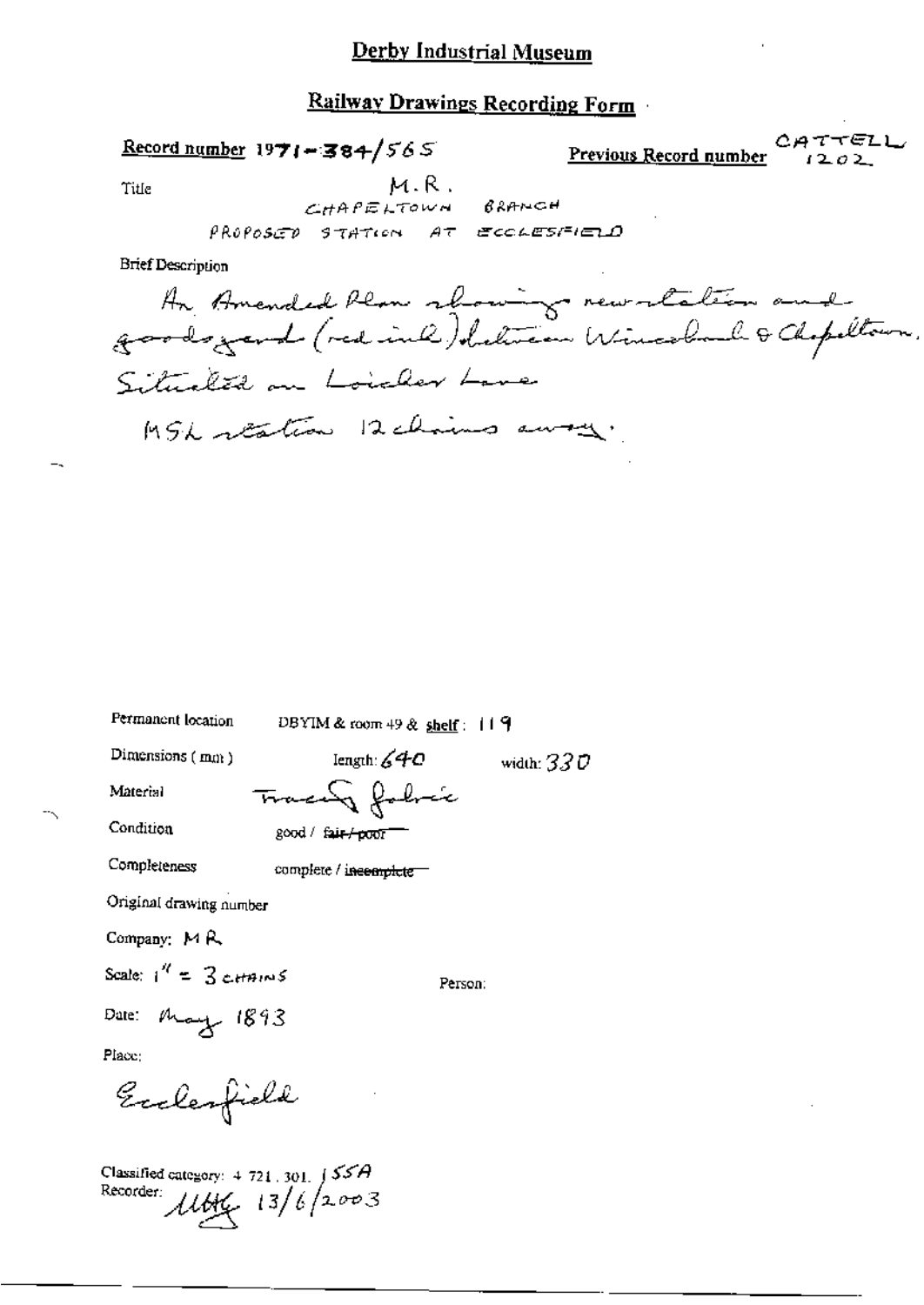## Railway Drawings Recording Form

Record number  $1971 - 384/394$ .

 $CATTEL$ <br>Previous Record number 244

Title

 $M. R.$ 

CHAPELTOWN BRANCH. PROPOSED STATION AT CHAPELTOWN

**Brief Description** 

Permanent location DBYIM & room 49 & shelf: { } 5 Dimensions  $(mn)$ length:  $(330)$ width:  $470$ Material Francing fabric

good / fair / poor

Condition

Completeness

complete / incomplete

Original drawing number

Company: MR

Scale:  $1''$  = 40FEET

Person:

Date: Sept 1863 ?

Place:

Chapeltour

Classified category: 4.721.301. 155A, 155D, 155E<br>Recorder:  $\frac{\text{Aluf}}{\text{Aluf}}$  30/8/2002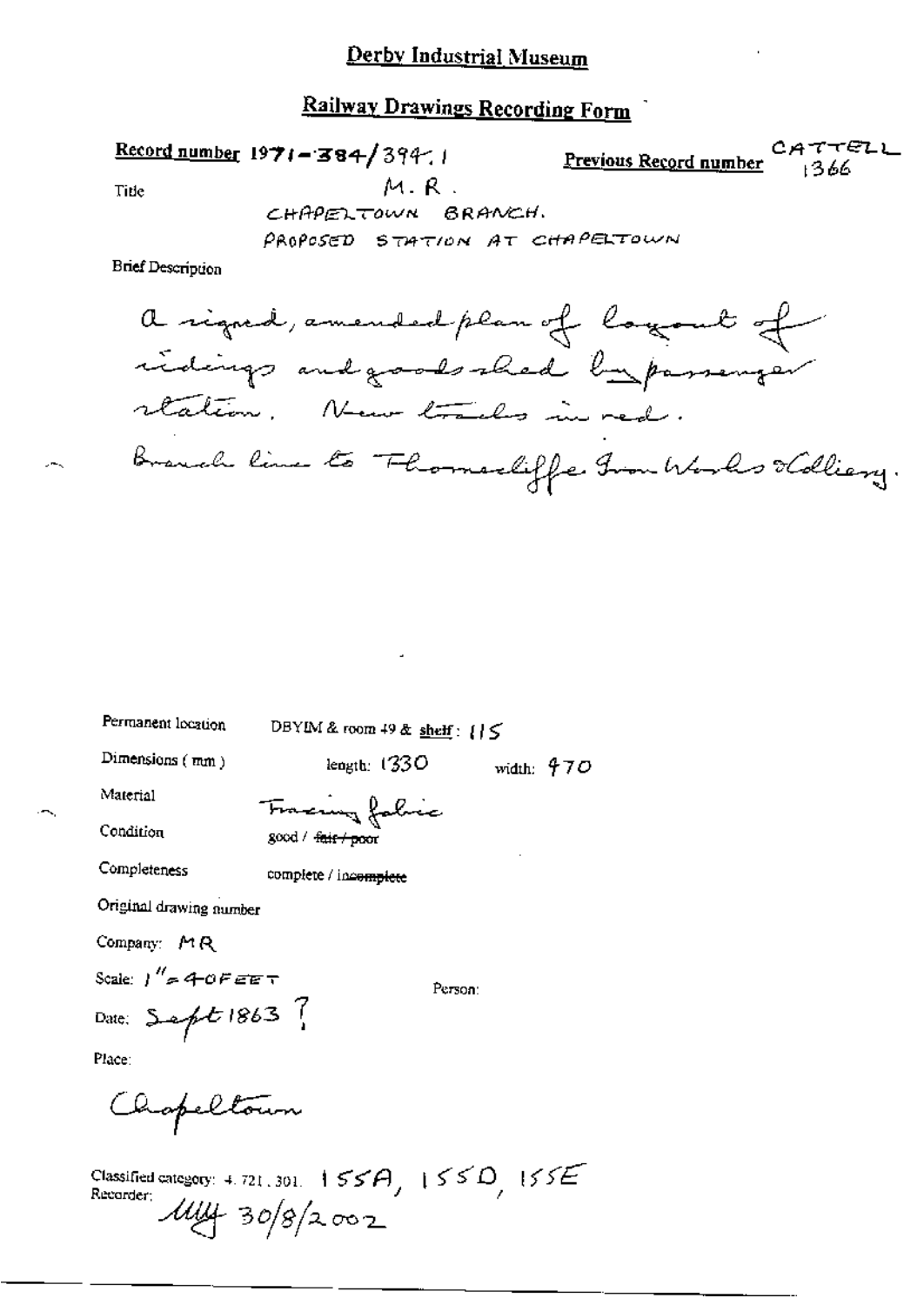## **Railway Drawings Recording Form**

**Previous Record number** CATTELL  $\frac{\text{Record number}}{1971 - 384}$  394.2 Title M.R. Chapeltown Station

**Brief Description** 



Permanent location

DBYIM & room 49 & shelf:  $115$ 

Dimensions (mm)

length:  $700$ width:  $665$ 

Material

Traculy folic

Condition

Completeness

good / fair / poor

complete / incomplete

Original drawing number

Company: MR

Scale:  $\int_1^R \approx 9$  FEET - BUILDINGS Date:  $Q_2t$ 1895

Person:

Place:

Chapeltour

Classified category:  $4.721, 501, 1555A$ Recorder:  $Wfll$  30/8/2002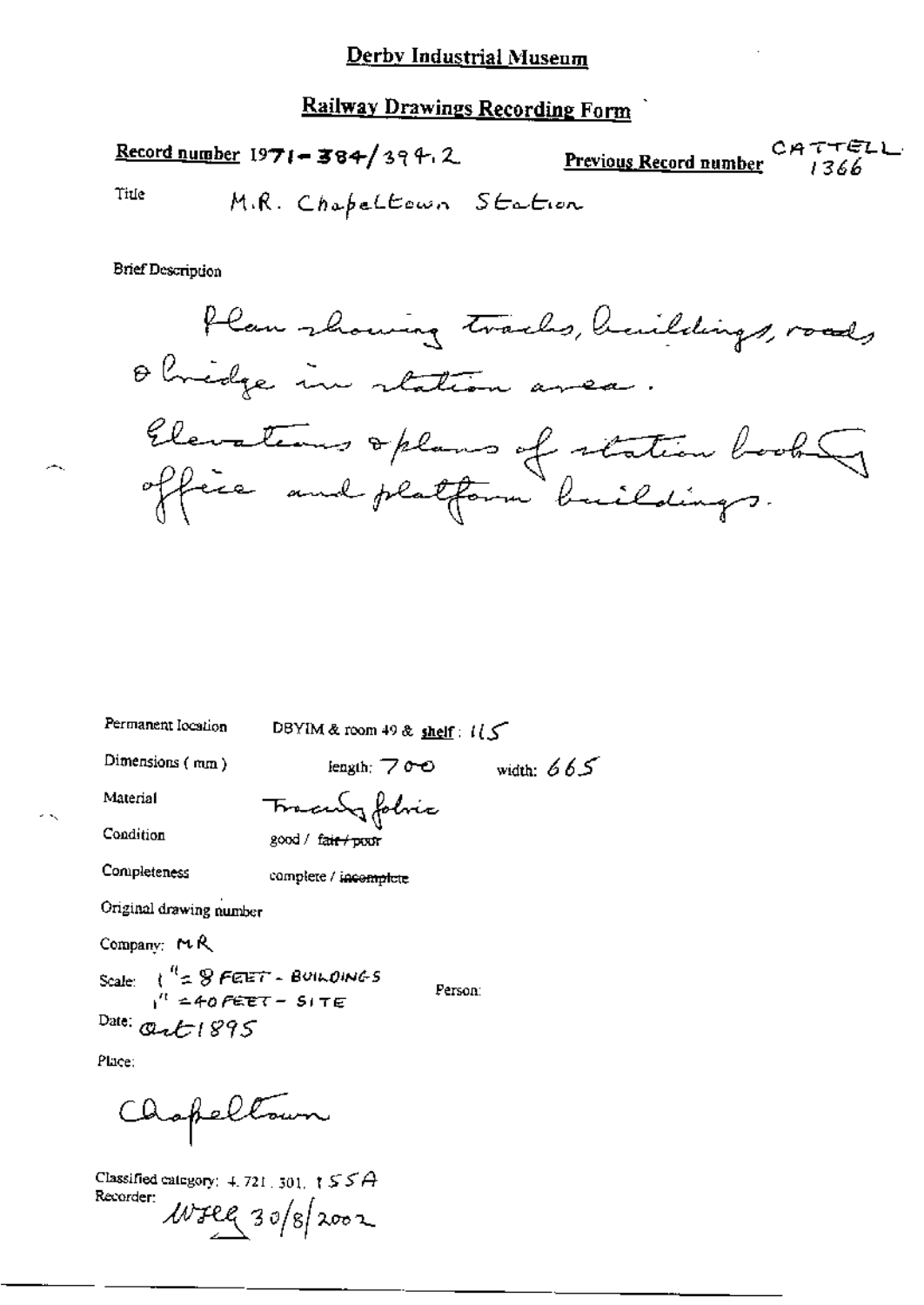## **Railway Drawings Recording Form**

**Previous Record number** 2666 Record number 1971-384/394.3

Title

**Brief Description** 

Letter from General Managers Office, desly to JA McDonald, agreeing plan with

| Permanent location      | DBYIM & room 49 & shelf: $(250)$ 029 \$ Book SB310 |              |  |
|-------------------------|----------------------------------------------------|--------------|--|
| Dimensions $(mn)$       | length: 2.55                                       | width: $205$ |  |
| Material                | fafer                                              |              |  |
| Condition               | good / fair + poor-                                |              |  |
| Completeness            | complete / incomplete                              |              |  |
| Original drawing number |                                                    |              |  |
| Company: $M$ $R$        |                                                    |              |  |
| Scale:                  | Person:                                            |              |  |
| Date: Sep 16. 1893      |                                                    |              |  |
| Place:                  |                                                    |              |  |

Classified category:  $4.721.301.155A$ Recorder:  $\frac{100}{2}$  30/8/2002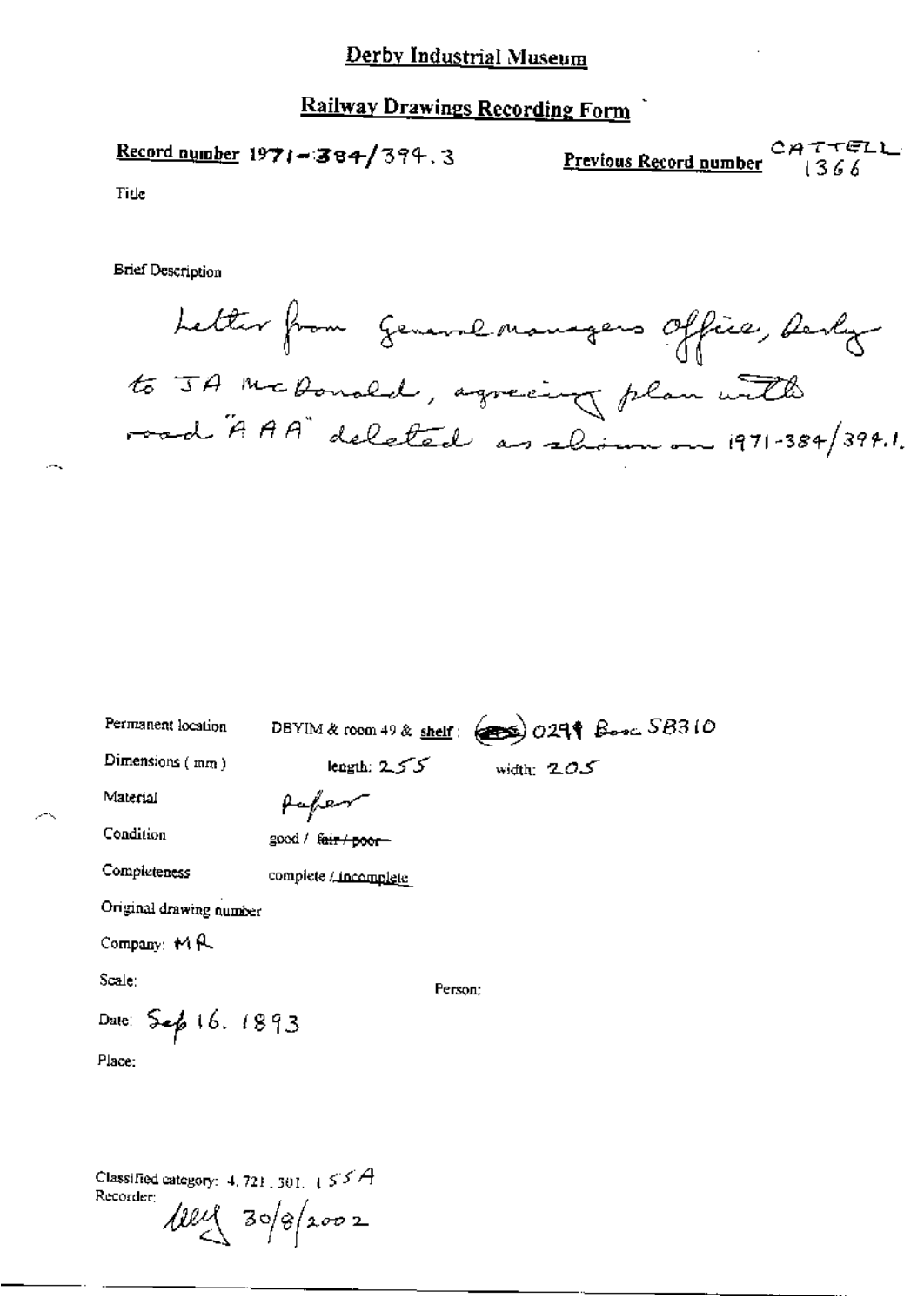# Railway Drawings Recording Form

 $\overline{a}$ 

 $\overline{a}$ 

Record number 1997-5/ $\mathcal{L}$ 19

Previous Record number MRP132/906

Title

**Brief Description** 

Place:

Classified category: 4, 721, 301, 155A Recorder:

 $110329/7/1999$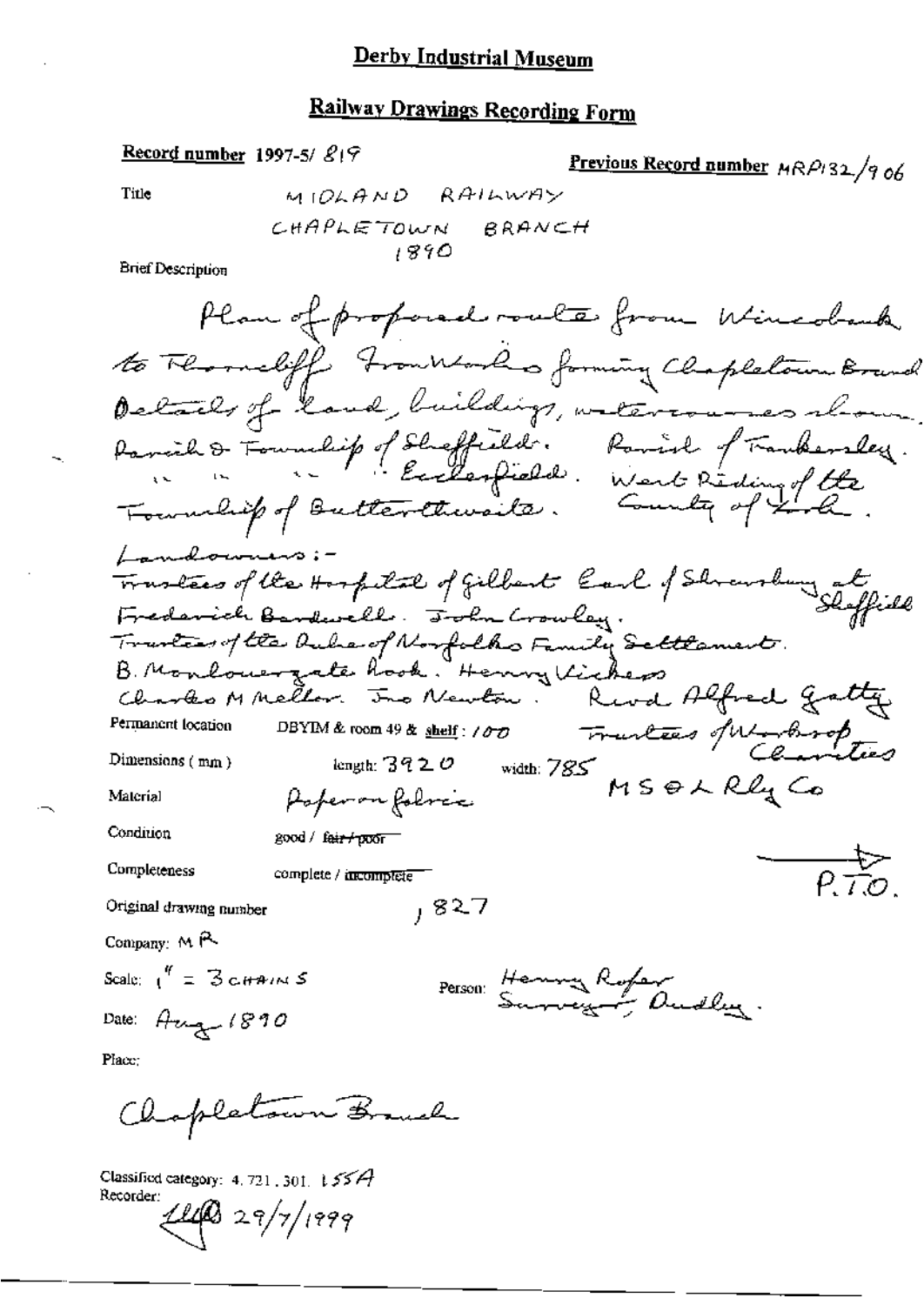# Railway Drawings Recording Form

a,

 $\overline{C}$  Classified category: 4.721.301.  $155A$ Recorder:  $mu$  16/4/1999

 $\sim -\sqrt{2}$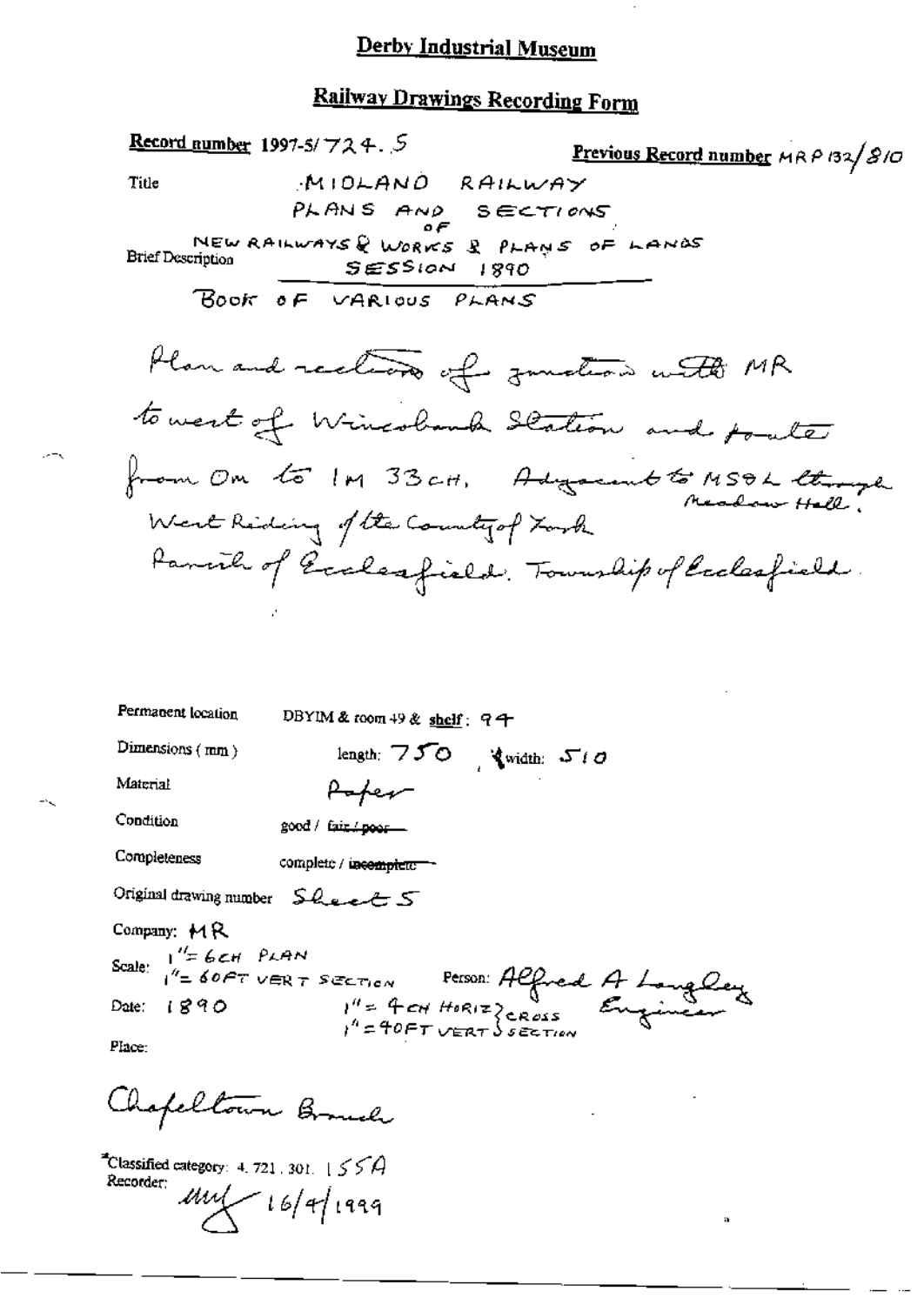# Railway Drawings Recording Form

| Record number 1997-5/ $724.6$                                                                            |                                                           |                              | Previous Record number MRP 132/810                  |
|----------------------------------------------------------------------------------------------------------|-----------------------------------------------------------|------------------------------|-----------------------------------------------------|
| Title                                                                                                    | MIDLAND RAILWAY                                           |                              |                                                     |
|                                                                                                          | PLANS AND SECTIONS                                        |                              |                                                     |
| <b>Brief Description</b>                                                                                 | NEW RAILWAYS & WORKS & PLANS OF LANDS<br>$SESSion$ $1890$ |                              |                                                     |
|                                                                                                          | BOOK OF VARIOUS PLANS                                     |                              |                                                     |
|                                                                                                          |                                                           |                              | Plan & Soction of Branch from 1M 33cx to            |
|                                                                                                          |                                                           |                              | 3M20CH. Adyacent to MS&L@ grangebana                |
|                                                                                                          | I Exclanfield Stations.                                   |                              |                                                     |
|                                                                                                          |                                                           |                              |                                                     |
|                                                                                                          | West Riding of the County of Xork                         |                              |                                                     |
|                                                                                                          | Tournhip of Ecclesfield                                   |                              |                                                     |
|                                                                                                          |                                                           |                              |                                                     |
|                                                                                                          |                                                           |                              |                                                     |
|                                                                                                          |                                                           |                              |                                                     |
|                                                                                                          |                                                           |                              |                                                     |
| Permanent location                                                                                       | DBYIM & room $49$ & shelf: $94$                           |                              |                                                     |
| Dimensions (mm)                                                                                          | length: $750$                                             | width: $5''$ / $\mathcal{O}$ |                                                     |
| Material                                                                                                 | Hapev                                                     |                              |                                                     |
| Condition                                                                                                | good / fair / esse-                                       |                              |                                                     |
| Completeness                                                                                             | complete / incorreplete -                                 |                              |                                                     |
| Original drawing number Sheet 6                                                                          |                                                           |                              |                                                     |
| Company: $M R$                                                                                           |                                                           |                              |                                                     |
| Scale:                                                                                                   |                                                           |                              | 1"= 6 cH Plan/Hong meters. Person: Alfred A Langley |
| Date: $1890$                                                                                             |                                                           |                              |                                                     |
| Place.                                                                                                   |                                                           |                              |                                                     |
|                                                                                                          | Chapeltown Branch                                         |                              |                                                     |
| $^4$ Classified category: 4, 721, 301. $\left[\right]{\leq}$ $\left[\right]{\leq}$ $\left[\right]{\leq}$ |                                                           |                              |                                                     |

Recorder:  $\frac{100}{23}$  4/1999

 $\frac{3}{4}$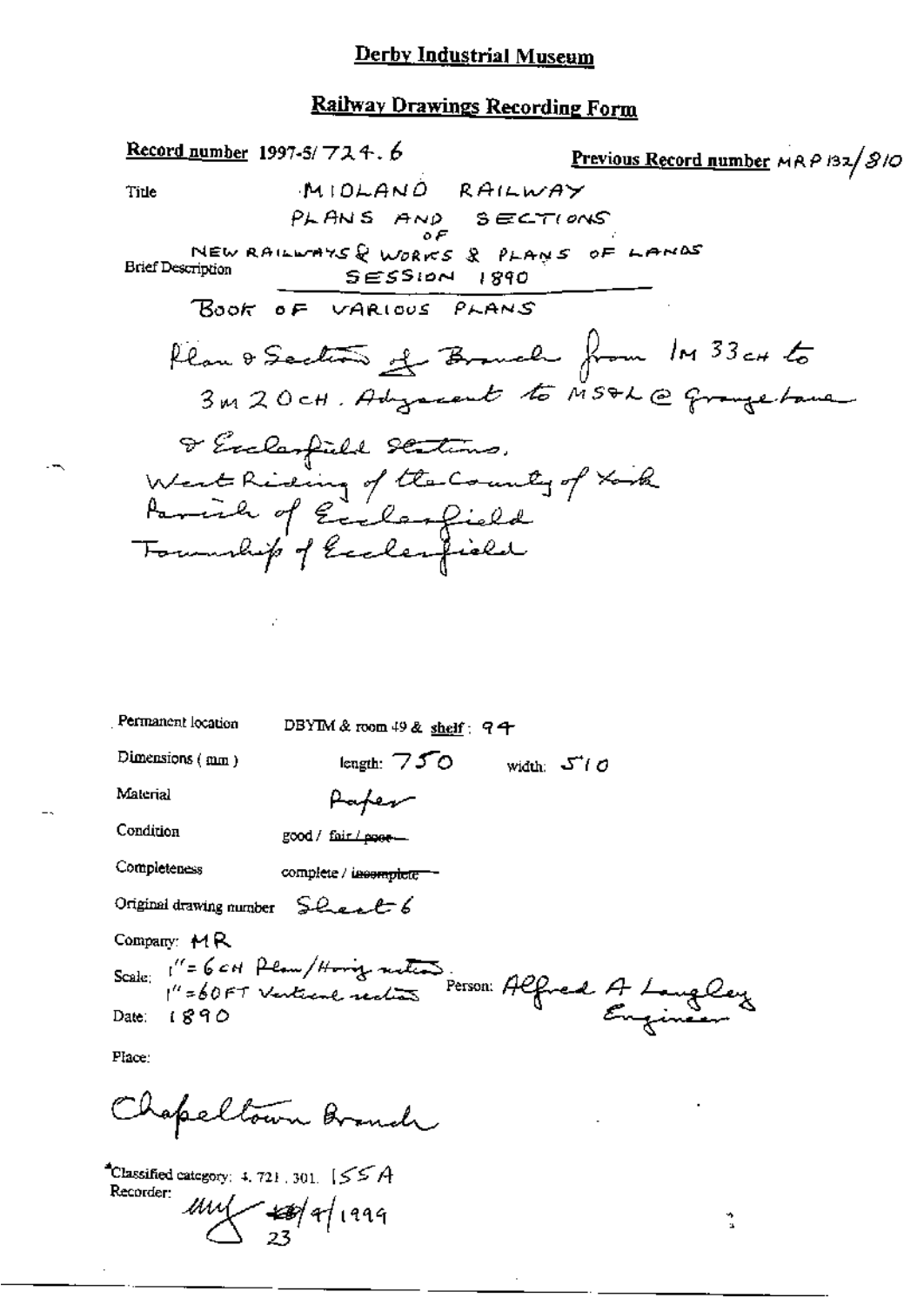## Railway Drawings Recording Form

| Record number 1997-5/ $724.7$                                   |                                                           | <b>Previous Record number</b> MRP 132/810 |
|-----------------------------------------------------------------|-----------------------------------------------------------|-------------------------------------------|
| Title                                                           | MIOLANO RAILWAY                                           |                                           |
|                                                                 | PLANS AND SECTIONS                                        |                                           |
| <b>Brief Description</b>                                        | NEW RAILWAYS & WORKS & PLANS OF LANDS<br>$SESSION$ $1890$ |                                           |
|                                                                 | BOOK OF VARIOUS PLANS                                     |                                           |
|                                                                 |                                                           | Plan & Section of Branch from 3M20 ct to  |
|                                                                 |                                                           | AM 40 cH termination. Adogsecut to MSDL   |
|                                                                 | Chopeltown Station.                                       |                                           |
|                                                                 | West Reding of the County of York.                        |                                           |
|                                                                 |                                                           |                                           |
|                                                                 | Pamirh of Ecclesfield.<br>Foundit of laclesfield          |                                           |
|                                                                 |                                                           |                                           |
|                                                                 |                                                           |                                           |
|                                                                 |                                                           |                                           |
| Permanent location                                              | DBYIM & room 49 & shelf: 9 아                              |                                           |
| Dimensions $(mn)$                                               | length: $750$                                             | width: $510$                              |
| Material                                                        | Paper                                                     |                                           |
| Condition                                                       | good / fair / poor -                                      |                                           |
| Completeness                                                    | complete / incomplete                                     |                                           |
| Original drawing number $\mathcal{L}\left(\mathcal{L}\right)$ / |                                                           |                                           |
| Company: $M$ R                                                  |                                                           |                                           |
|                                                                 | Scale: "= 6CH Plan / Having sections Alfred A Language    |                                           |
| Place:                                                          |                                                           |                                           |
| Chapletown                                                      |                                                           |                                           |
|                                                                 |                                                           |                                           |

 $\mathbf{a}$ 

\*Classified category: 4.721.301.  $\sqrt{$\lessgtr A}$ <br>Recorder:  $\frac{M\cancel{M}}{23}$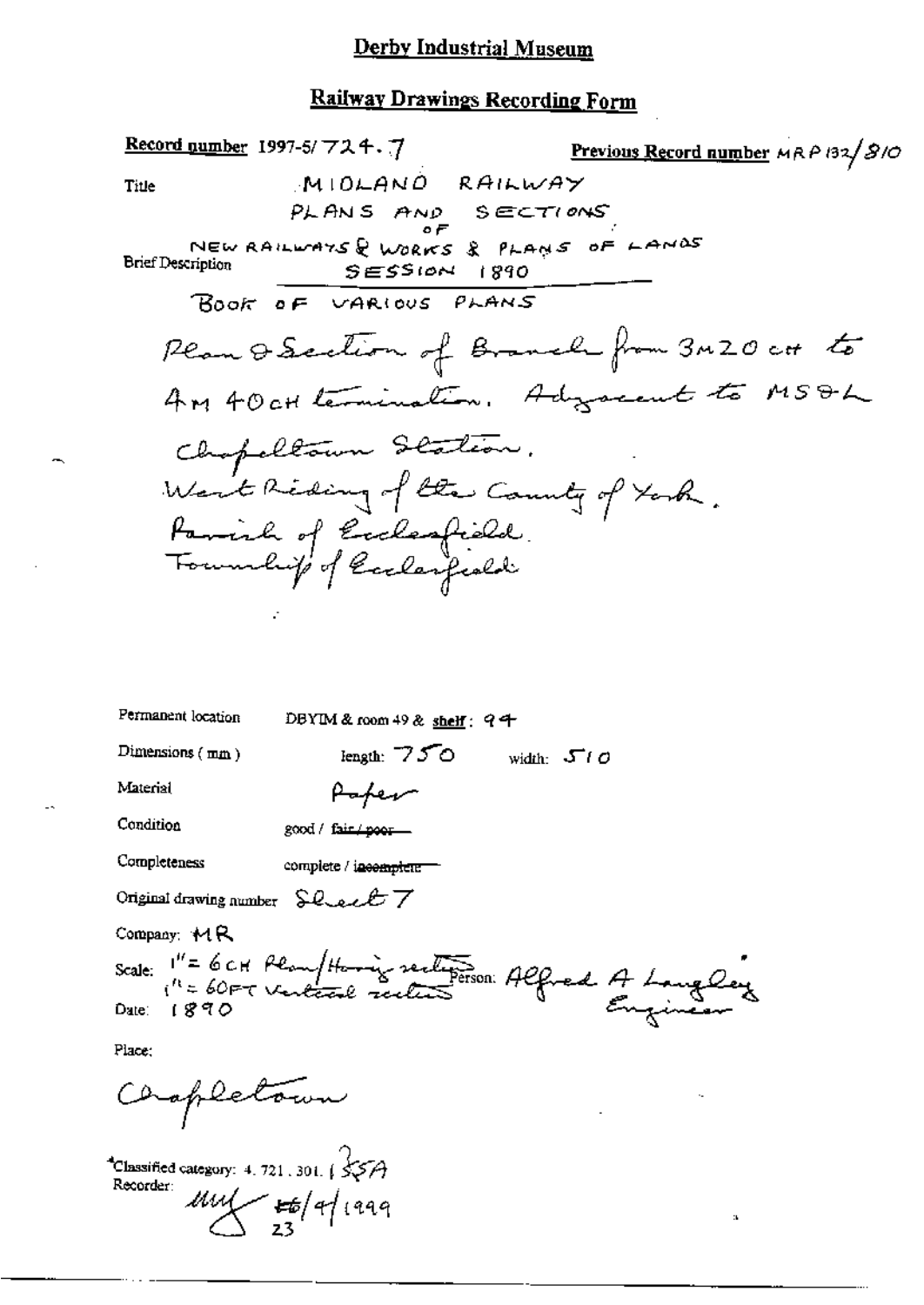### Railway Drawings Recording Form

Record number 1997-5/ 499. I Previous Record number  $MRP_1$ 32 / 557

Title  $M \cdot R$  .

CHAPELTOWN BRANCH

Brief Description

Commentant showing gradient of proposed line from zunition to High Land Sidings and land profile.

| Permanent location                                                                                | DBYIM & room $+9$ & shelf : $\mathcal{B}$ !          |              |
|---------------------------------------------------------------------------------------------------|------------------------------------------------------|--------------|
| Dimensions $(mn)$                                                                                 | length: $830$                                        | width: $520$ |
| Material                                                                                          | Tracing fabric                                       |              |
| Condition                                                                                         | good / <del>fair / poer -</del>                      |              |
| Completeness                                                                                      | complete / in <del>complete —</del>                  |              |
| Original drawing number                                                                           | 179                                                  |              |
| Company: $M$ $R$                                                                                  |                                                      |              |
| Scale: $1^{\prime\prime}$ = 3 cm AINS. However Level Person:<br>Date: March 28 <sup>12</sup> 1894 |                                                      |              |
|                                                                                                   |                                                      |              |
| Place:                                                                                            |                                                      |              |
| Caspeltour                                                                                        |                                                      |              |
|                                                                                                   | Classified category: 4, 721, 301, $4\sqrt{3}$   55 A |              |

Recorder:  $11446 - 29/5/1998$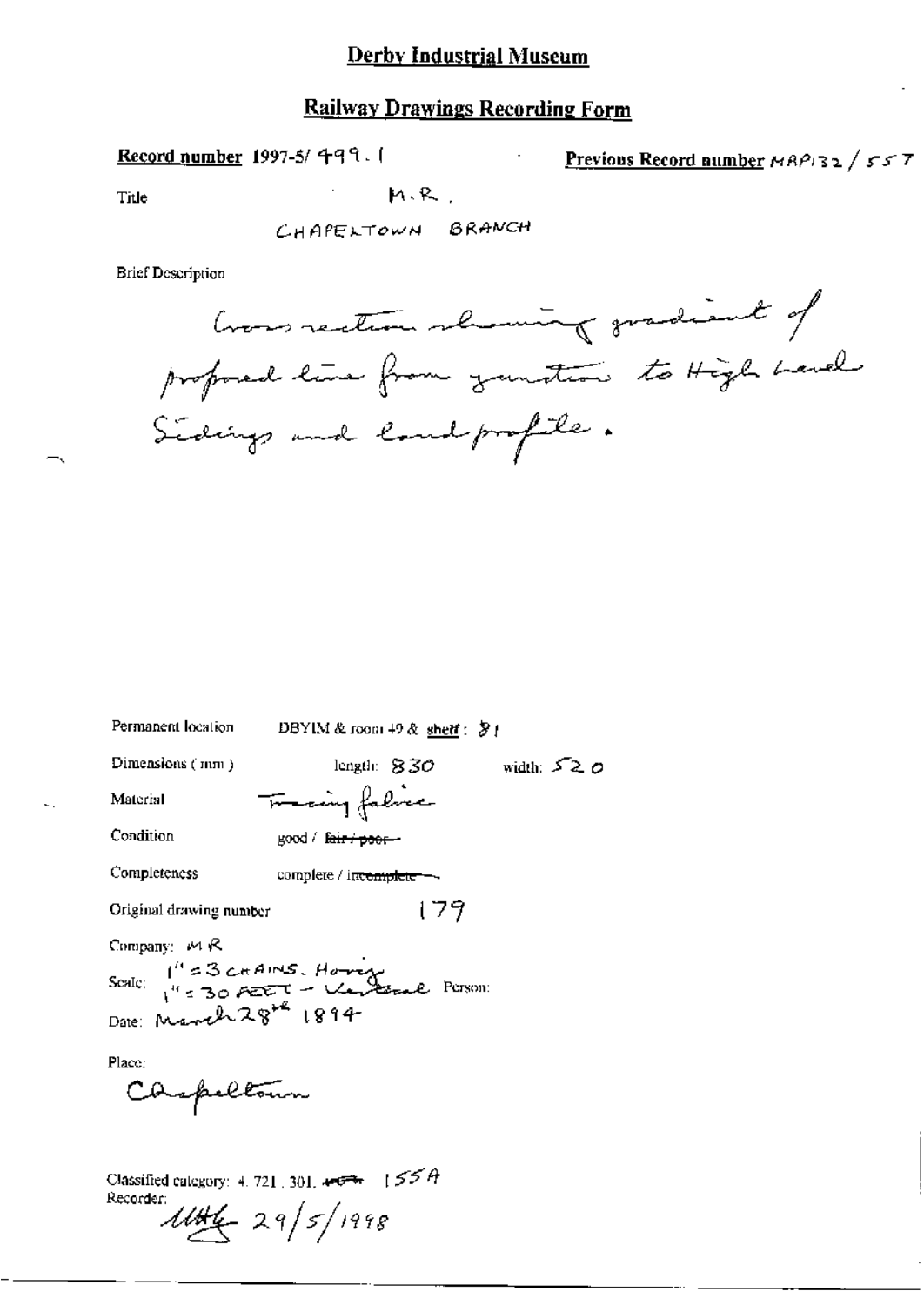### **Railway Drawings Recording Form**

Record number 1997-5/499.2

Previous Record number  $MRP$  3  $2/55$  7

Title

CHAPELTOWN BRANCH

**Brief Description** 

Permanent location DBYIM & room  $49$  & shelf:  $8$  |

Dimensions (mm)

length:  $\frac{1}{2}$   $\frac{1}{2}$   $\frac{1}{2}$   $\frac{1}{2}$   $\frac{1}{2}$   $\frac{1}{2}$   $\frac{1}{2}$   $\frac{1}{2}$   $\frac{1}{2}$   $\frac{1}{2}$   $\frac{1}{2}$   $\frac{1}{2}$   $\frac{1}{2}$   $\frac{1}{2}$   $\frac{1}{2}$   $\frac{1}{2}$   $\frac{1}{2}$   $\frac{1}{2}$   $\frac{1}{2}$   $\frac{1}{2}$   $\frac{1}{2}$   $\frac$ 

Material

Paper

Condition

good / fair + pror-

Completeness

complete / incomplete-

Original drawing number -

Company: MR

Scale:  $\int_0^h = 3 \epsilon$  HANS

Person:

Date: 1 Sept 1893

Place:

Chopellown

Classified category: 4, 721, 301,  $\overline{\overline{C}}$  = 1554 Recorder.<br> $114\frac{q}{q}$  29/5/1998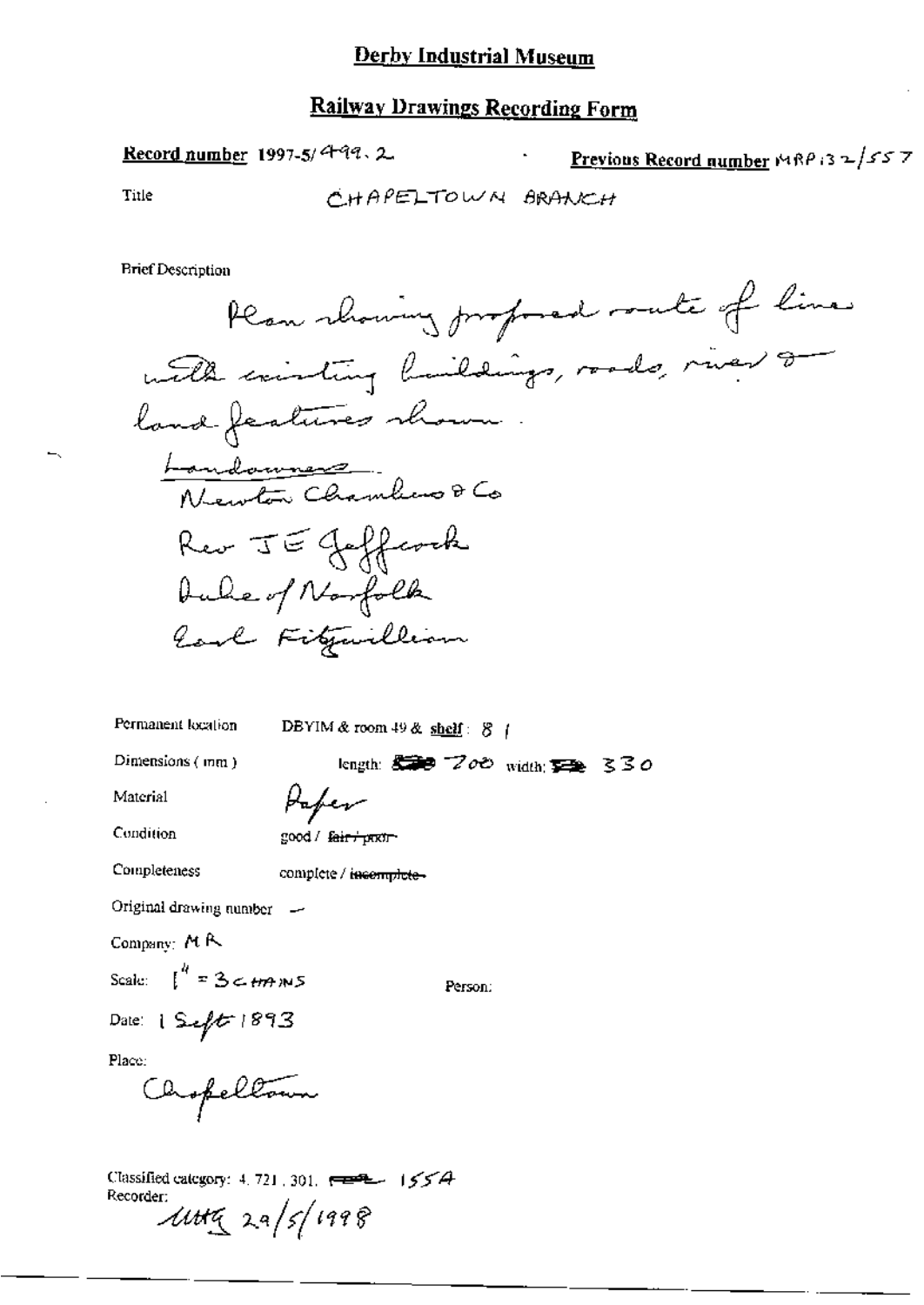### **Railway Drawings Recording Form**

Record number  $1997-5/928$ Previous Record number  $\mu$  RP132/1025 M.R. Chapeltown Branch Title

**Brief Description** 

Permanent location

DBYIM & room 49 & shelf:  $129$ 

Dimensions (mm)

width,  $600$ length:  $\neg$  *iO* 

Material

 $\overline{a}$ 

Condition

good / fair<del>/poor</del>

**Completeness** complete / incomplete

Original drawing number

 $,466$ 

Company: MR

Scale:  $\int_{1}^{R} 1.33$  FEET, HORIZ Person: Date: Feb 1892

Place:

Chapellaum

Classified category, 4, 721, 301, 155A Recorder  $\mu$  22/10/1999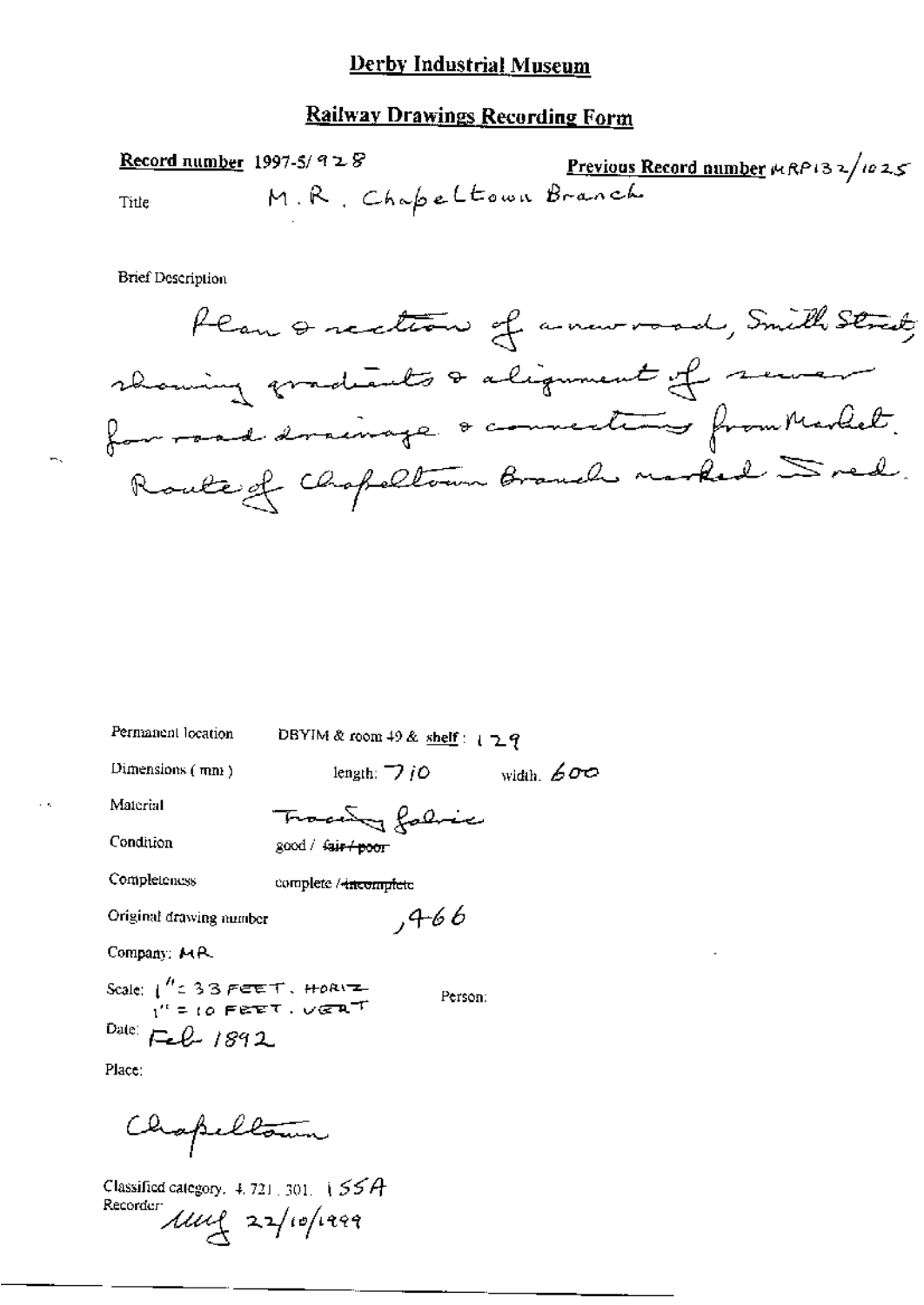### **Railway Drawings Recording Form**

Previous Record number  $A \mathbb{R}^p$ 132/1140 Record number  $1997-5/1020$  $M.R$ Title CHAPELTOWN BRANCH PROPOSED CONNECTION WITH THORNCHIFFE IRON WORKS (MESSRS NEWTON & CHAMBERS SCHEME) **Brief Description** Plan of tracks at termination of branch chaning proposed new scidings & connections into Colling and Themselffe from Works -(ned). Enistay tracks- Chie. Rencil line for Entension to From tone Siding

width:  $600$ 

Permanent location

DBYIM & room 49 & shelf:  $1.34$ 

Dimensions  $(mn)$ 

length:  $980$ Fracing folice

Condition

Material

good / fair / p.ror

Completeness complete / incomplete

Original drawing number , 420

Company: MR

Scale:  $\int_0^H = \int G H A t M$ 

Person:

Date:

Place:

Chapeltour Branch

Classified category:  $4, 721, 301, 1557A$ Recorder:  $\mu_{\mathcal{L}}$  23/12/1999